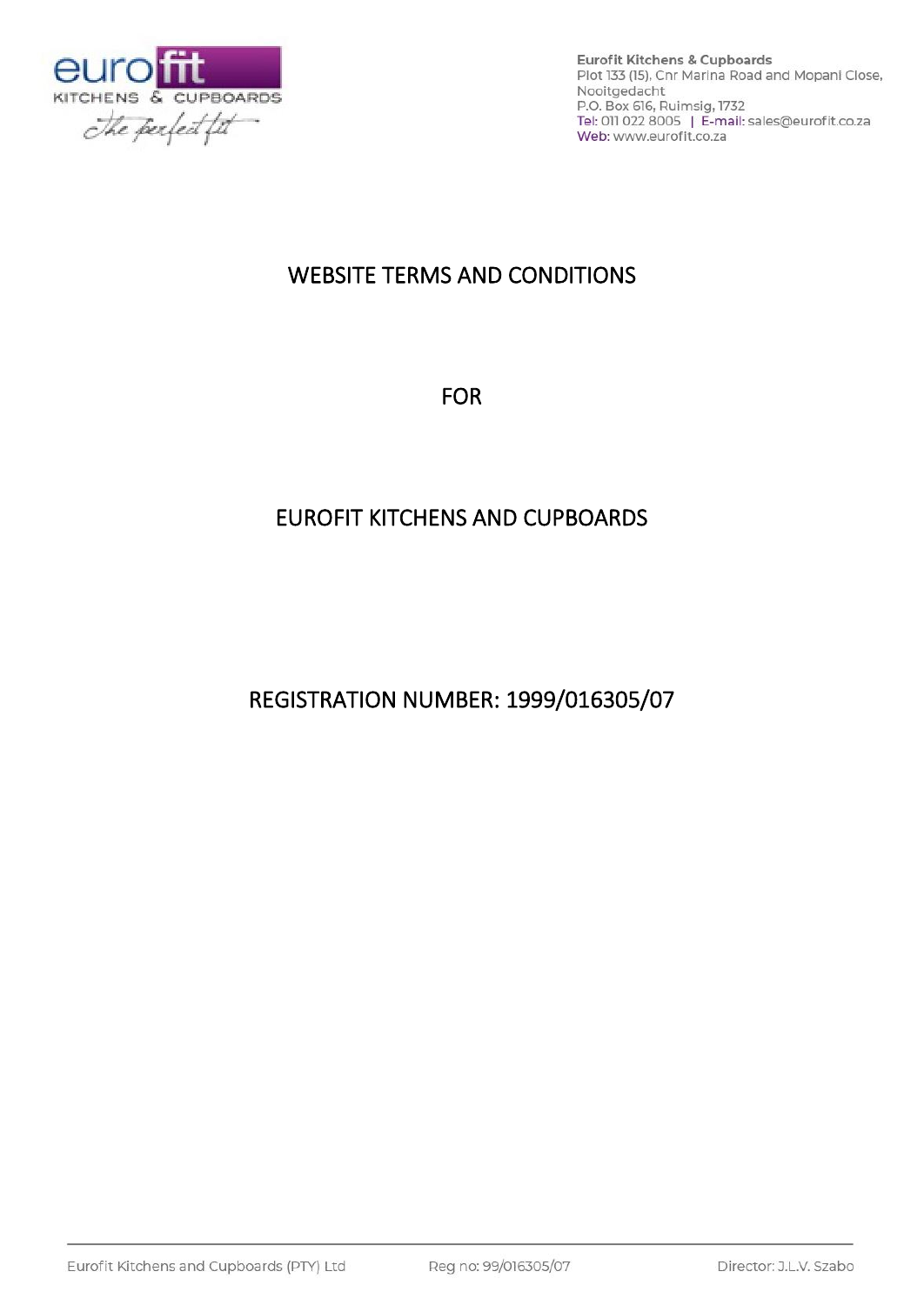

## 1. WEBSITE TERMS AND CONDITIONS OF USE

This document sets out the terms and conditions ("Terms and Conditions") of Eurofit Kitchens and Cupboards with Registration Number 1999/016305/07

Governing the access and use of the information and services and in general the use of such information as provided o[n https://eurofit.co.za/](https://eurofit.co.za/)

- 1.1 These Terms and Conditions are binding and enforceable against every person that accesses or uses this Website ("you", "your" or "user"). By using the Website you acknowledge that you have read and understood, and hereby agree to be bound by these Terms and Conditions.
- 1.2 Should any person that accesses the Website disagree with any of theTerms and Conditions, you must refrain from accessing the Website and/or using our services.
- 1.3 By using the Website, you warrant that you are 18 (eighteen) years of age or older and of full legal capacity. If you are under the age of 18(eighteen) or if you are not legally permitted to enter into a binding agreement, then you may use the Website only with the involvementand supervision of your parent or legal guardian. You must obtain your legal guardian's or parents advance authorisation, permission and consent to be bound by these Terms and Conditions and to be liableand responsible for you and all your obligations under these Terms andConditions.
- 1.4 The Company permits the use of this Website subject to the Terms and conditions by using this Website in any way, you accept all the Termsand Conditions unconditionally. YOU MUST NOT USE THIS WEBSITE IF YOU DO NOT AGREE TO THE TERMS AND CONDITIONS.
- 1.5 The Company reservesthe right, initssole discretion,toamend and/orreplace any of, or the whole of, the Terms and Conditions. Such amendments shall supersede and replace any previous Terms and Conditions and shall be made available on the Website. Each time a user accesses the Website and/or uses the services, you consent, by such access and/or use, to the Terms and Conditions, as amended and/or replaced by the Company from time to time. If you are not satisfied with the amended Terms and Conditions, you should refrain from using the website.
- 1.6 If there is anything in these Terms and Conditions that you do not understand then please contact us as soon as possible on 011 022 8005. Please note that calls to us may be monitored for training, security and quality assurance purposes.

#### 2. CONTENTS OF THE WEBSITE

- 2.1 Eurofit Kitchens began selling wooden boards in 1999. By 2000, we began manufacturing our first kitchens. Today, we are the leaders in the cabinet industry. We offer our clients an integrated kitchen solution. Added to our portfolio of services is the creation of luxurious worktops, built-in cupboards, plumbing, tiling, electrical and renovations that create functional, usable spaces with luxurious finishes.
- 2.2 The Website contains information about the services of Eurofit Kitchens & Cupboards and provides details on how you may contact us. The Website further provides an interface for users to get in touch with us on our different social media platforms and directly by means of our office address and contact details.
- 2.3 The Company reserves the right to make improvements, or to make changes without notice, any aspect or feature of the Website and any information or content on the Website.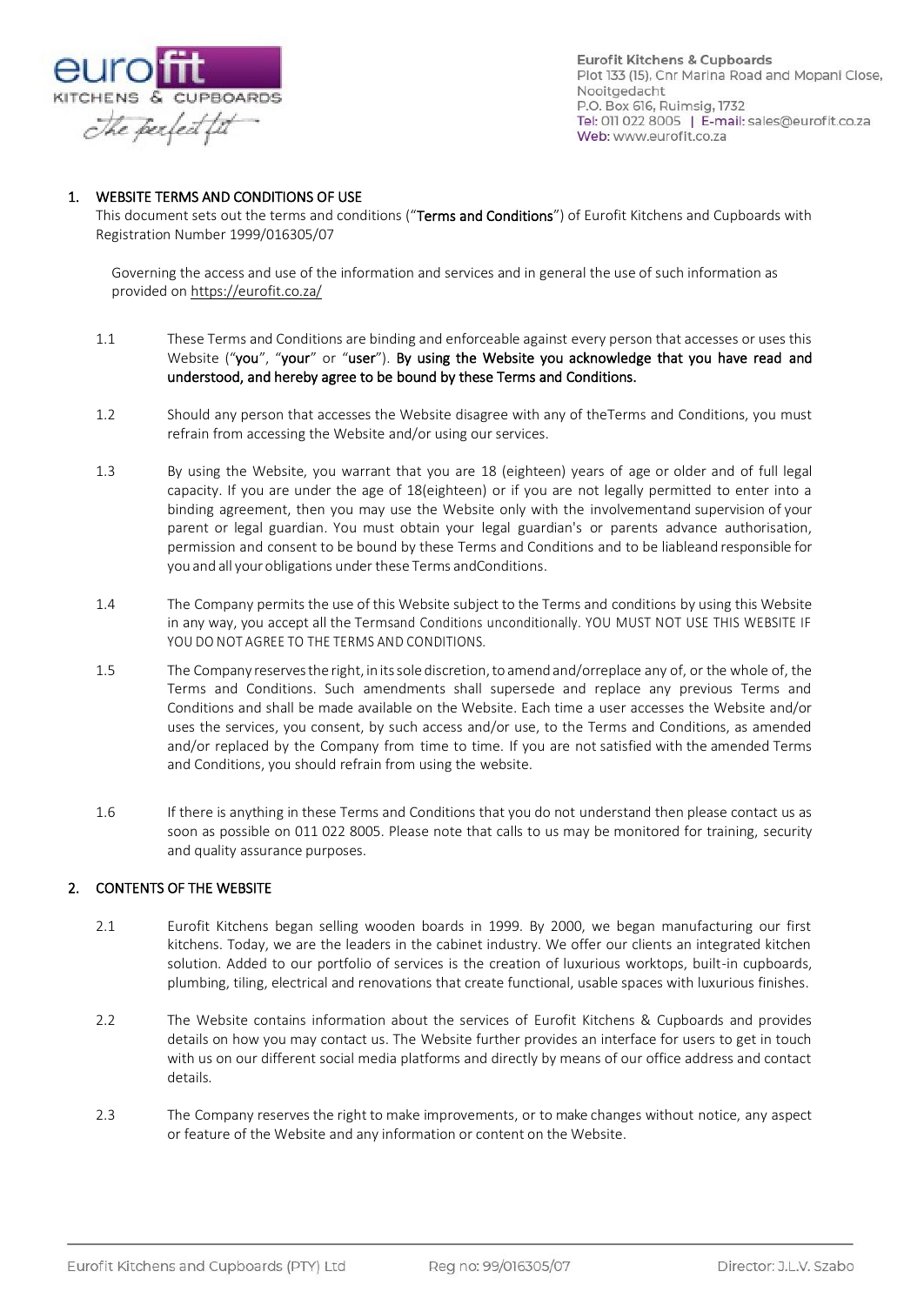

- 2.4 The Company reserves the right to change and amend the services provided on the Website from time to time without notice.
- 2.5 The Company may use the services of third parties to provide information on the Website. The Company has no control over this information and makes no representations or warranties of any natureas to its accuracy, appropriateness, or correctness. The user agrees that such information is provided "as is" and that the Company and its online partners shall not be liable for any losses or damages that may arise from the user's reliance on it, howsoever these may arise.
- 2.6 Company makes no representations or warranties, whether express or implied, as to the accuracy, completeness or reliability of any information, data and/or content on the Website, including without limitation –
	- 2.6.1 The Company does not warrant that the Website or information or downloads shall be error-free or that they shall meet anyparticular criteria of performance or quality.
	- 2.6.2 Whilst the Company has taken reasonable measures to ensure the integrity of the Website and its contents, no warranty, whetherexpress or implied, is given that any files, downloads or applications available via this Website are free of viruses, or any other data or code which has the ability to corrupt, damage or affect the operation of the user's system; and
	- 2.6.3 Whilst the Company has taken reasonable measures to ensure that the content of the Website is accurate and complete, the Company makes no representations or warranties, whether express or implied, as to the quality, timeliness, operation, integrity, availability, or functionality of the Website or as to the accuracy, completeness, or reliability of any information on the Website. If any such representations or warranties are made by the Company's representatives, the Company shall not be boundthereby.

### 3. LINKED THIRD PARTY WEBSITES AND THIRD-PARTY CONTENT

- 3.1 The Company may provide links to third party websites on the Website. These links are provided to the user for convenience purposes only and the Company does not endorse, nor does the inclusion of any link imply the Company's endorsement of such websites, their owners, licensees, administrators, content or security practices and operations.
- 3.2 While the Company tries to provide links only to reputable websites and partners, the Company cannot accept responsibility or liabilityfor the information provided on other websites. Linked websites or pages are not under, nor subject to, the control of the Company. The Company is not responsible for and gives no warranties or makes anyrepresentations in respect of the privacy policies or practices of linkedor any third party or advertised websites on the Website.
- 3.3 You agree that the Company shall not be held liable, directly or indirectly, in any way for the content, the use or inability to use or access any linked website or any link(s) contained in a linked website,nor for any loss or damage of any sort incurred as a result of any dealings with, or as the result of the presence of such third party linked websites on the Website. Any dealings that you may have with any linked websites, including advertisers, found on the Website, are solely between you and the third party website.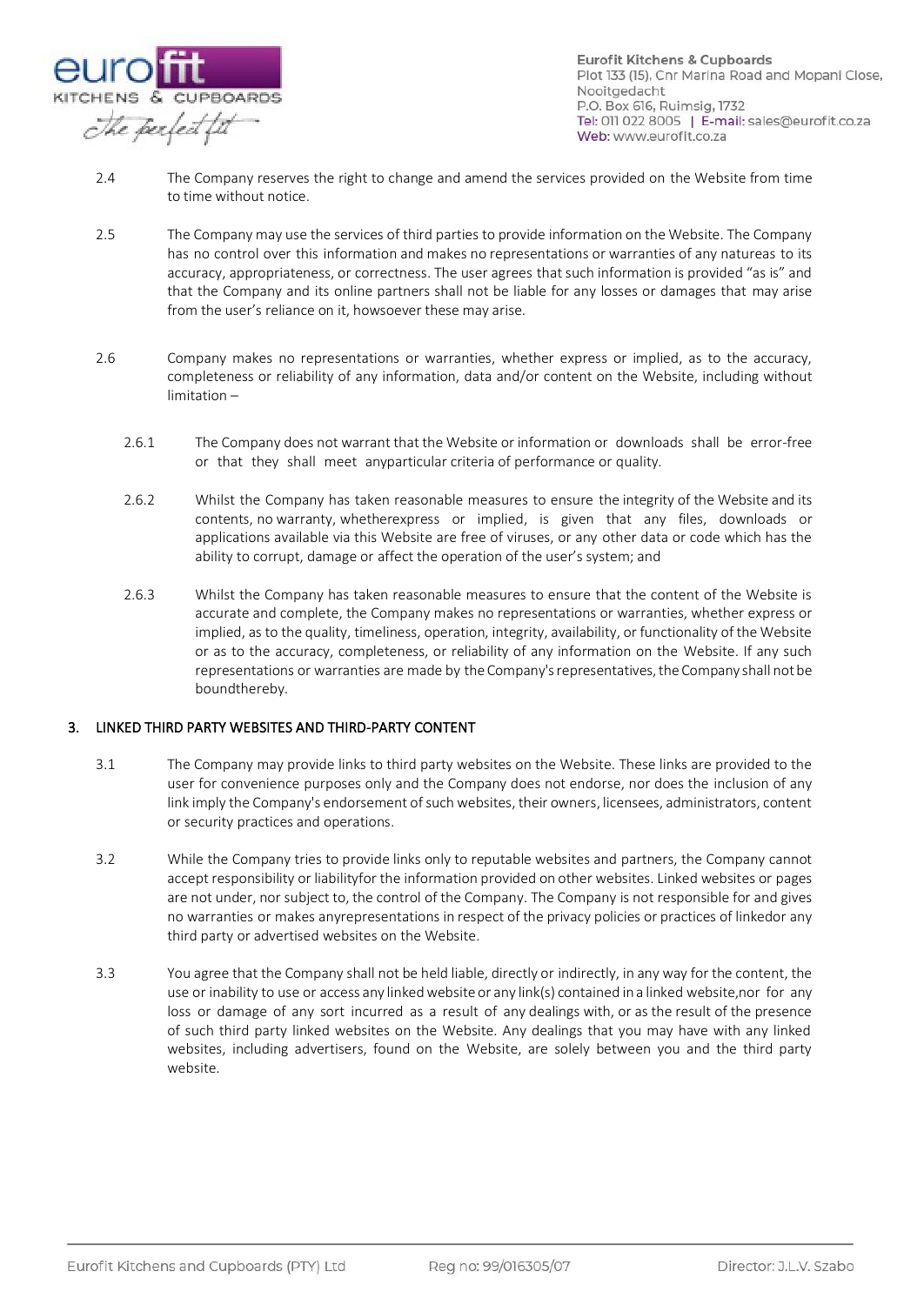

## 4. USAGE RESTRICTIONS

The user hereby agrees that it shall not itself, nor through a third party:

- 4.1 Copy (other than for backup, archival or disaster recovery purposes),reproduce, translate, adapt, vary, modify, lease, licence, sub-licence, encumber or in any other way deal with any part of the Website for any reason and in any manner, unless it is consistent with the intent and purpose of these Terms and Conditions;
- 4.2 Decompile disassemble or reverse engineer any portion of theWebsite;
- 4.3 Write and/or develop any derivative of the Website or any othersoftware program based on the Website;
- 4.4 Modify or enhance the Website. In the event of a user effecting any modifications or enhancements to the Website in breach of thisclause, such modifications and enhancements shall be the property of the Company;
- 4.5 Remove any identification, trademark, copyright or other noticesfromthe Website; and/or
- 4.6 Post or transmit, by means of reviews, comments, suggestions, ideas,questions or other information through the Website, any content which is unlawful, harmful, threatening, abusive, harassing, defamatory, vulgar, obscene, sexually explicit, profane or hateful, orracially, ethnically or otherwise objectionable.

#### 5. SECURITY

- 5.1 In order to ensure the security and reliable operation of the services to all the Company's users, the Company hereby reserves the right to take whatever action it may deem necessary to preserve the security,integrity and reliability of its network and back-office applications.
- 5.2 Users may not utilise the Website in any manner which maycompromise the security of the Company's networks or tamper with the Website in any manner whatsoever, which shall include without limitation, gaining or attempting to gain unauthorised access to the Website, or delivering or attempting to deliver any unauthorised,damaging, or malicious code to the Website, all of which is expressly prohibited. Any person or entity which does so, or attempts to do so, shall be held criminally liable. Further, should the Company suffer anydamage or loss, civil damages shall be claimed by the Company against the user.
- 5.3 Any user who commits any of the offences detailed in Chapter 13 of the Electronic Communications and Transactions Act 25 of 2002 ("ECTA")(specifically sections 85 to 88 (inclusive)) shall,notwithstanding criminal prosecution, be liable for all resulting liability,loss or damages suffered and/or incurred by the Company and itsaffiliates, agents and/or partners.

## 6. INTELLECTUAL PROPERTY RIGHTS

6.1 For the purpose of this clause, "Intellectual property rights" means any and all of the rights in and to intellectual property of any nature whatsoever owned and/or controlled directly or under licence by the Company, currently or in the future, including without limitation, the Company's rights, title and interest in and to all technology, source code/s, trade secrets, logos, systems, methods, trademarks, trade names, styles, insignia, designs, patents and copyright, and all similar proprietary rights which may subsist in any part of the world, whether registered or not.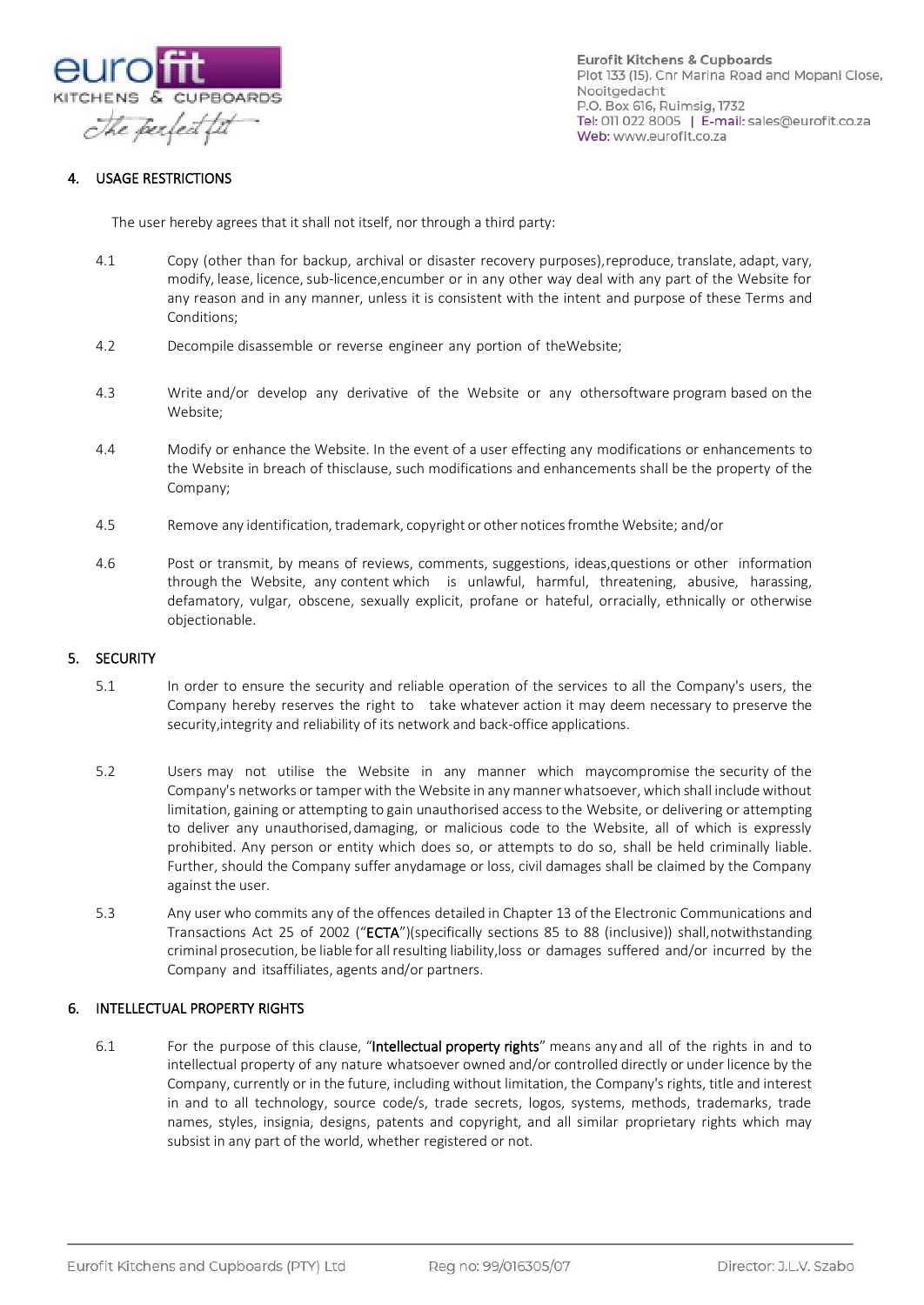

- 6.2 All copyright and other intellectual property rights in all content,trademarks, software, data, material, including logos, databases, text, graphics, icons, hyperlinks, confidential information, designs, agreements, and multimedia works, published on or via the Website ("proprietary material"), are the property of, or are licensed to, the Company and as such are protected from infringement by local and international legislation and treaties.
- 6.3 By submitting reviews, comments and/or any other content (other than your personal information) to the Company for posting on the Website, you automatically grant the Company and its affiliates a non-exclusive, royalty free, perpetual, irrevocable right and licence to use, reproduce, publish, translate, sub-licence, copy and distribute such content in whole or part worldwide. And to incorporate it in other works in any form, media, or technology known or hereinafter developed, for the full term of any copyright that may exist in such content. Subject to this licence, you retain any and all rights that may exist in such content
- 6.4 All rights not expressly granted are reserved and no right, title or interest in any proprietary material or information contained in this Website is granted to you.
- 6.5 Except with the Company's express written permission, no proprietarymaterial from this Website may be copied or retransmitted.
- 6.6 Irrespective of the existence of copyright, the user acknowledges that the Company is the proprietor of all material on the Website (exceptwhere a third party isindicated asthe proprietor), whether it constitutes confidential information or not, and that the user has no right, title or interest in any such material.
- 6.7 The Company authorises you only to view, copy, temporarily download to a local drive and to print the content of this Website, orany part thereof, provided that such content is used for personal purposes and for information purposes only, and such content is usedfor non-commercial purposes.

## 7. RISK, LIMITATION OF LIABILITY AND INDEMNITY

- 7.1 The user's use of this Website and the information contained on the Website is entirely at the user's own risk and the user assumes full responsibility and risk of loss resulting from the use thereof.
- 7.2 The transmission of information via the internet, including withoutlimitation e-mail, is susceptible to monitoring and interception. The user bears all risk of transmitting information in this manner. Under no circumstances shall the Company be liable for any loss, harm, or damage suffered by the user as a result thereof. The Companyreserves the right to request independent verification of anyinformation transmitted via e-mail and the user consents to suchverification should the Company deem it necessary.

#### 7.3 To the extent permissible by law:

7.3.1 Neither the Company, its affiliates, shareholders, agents,consultants or employees shall be liable for any damageswhatsoever, including without limitation any direct, indirect, special, incidental, consequential or punitive damages,howsoever arising (whether in an action arising out of contract, statute, delict or otherwise) related to the use of, or the inabilityto access or use the content of the Website or any functionalitythereof, or the information contained on the Website, or of any linked Website, even if the Company knows orshould reasonablyhave known or is expressly advised thereof.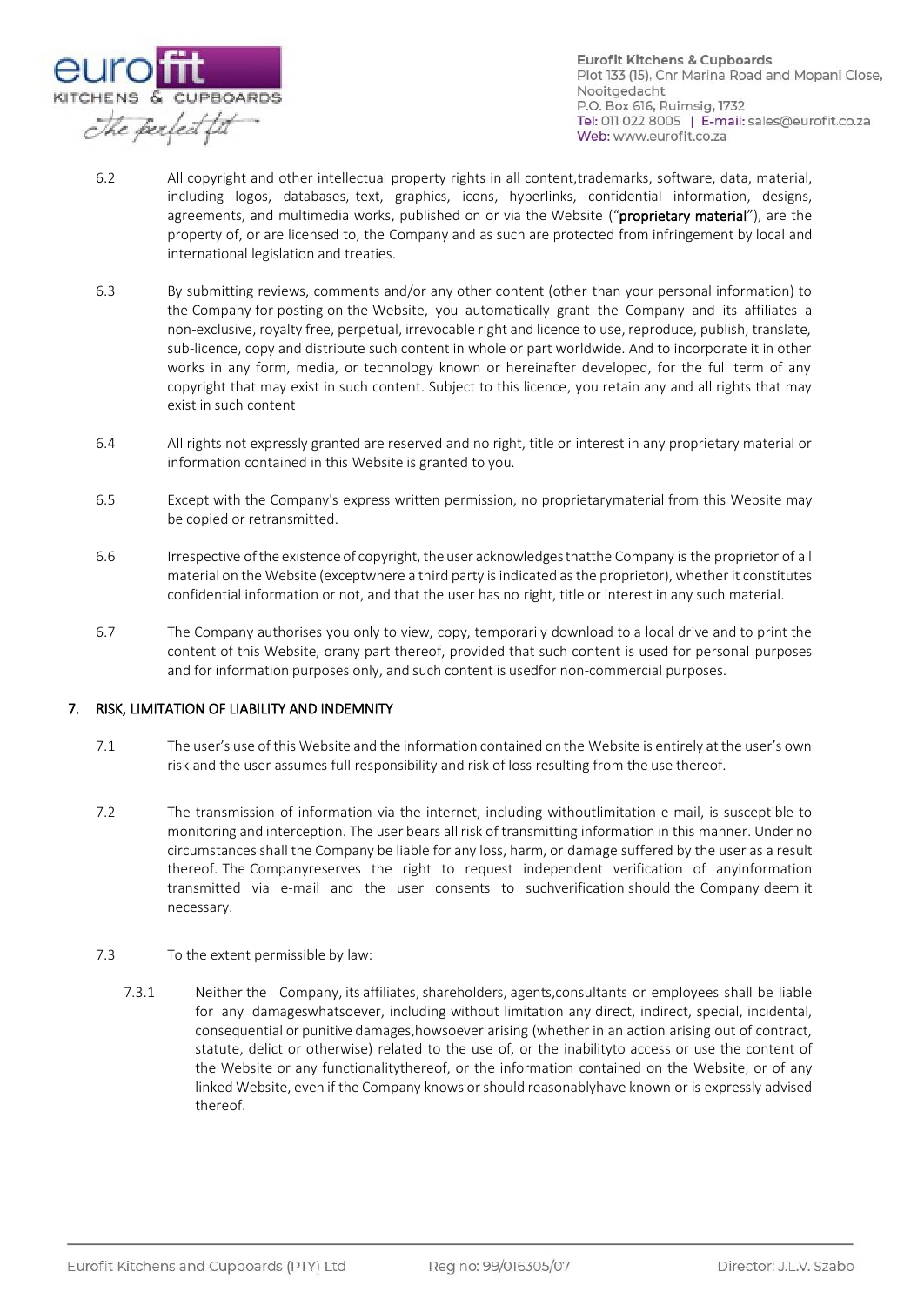

- 7.3.2 The liability of the Company for faulty execution of the Website as well as all damages suffered by the user, whether direct or indirect, as a result of the malfunctioning of the Website shall be limited to the Company rectifying the malfunction, within a reasonable time and free of charge, provided that the Companyis notified immediately of the damage or faulty execution of the Website. This liability shall fall away and be expressly excluded if the user attempts to correct or allows third parties to correct or attempt to correct the Website without the prior written approvalof the Company. However, in no event shall the Company be liable to the user for loss of profits or for special, incidental,consequential or punitive losses or damages arising out of or in connection with the Website or its use or the delivery, installation,servicing, performance or use of it in combination with other computer software.
- 7.3.3 You hereby unconditionally and irrevocably indemnify the Company and agree to hold the Company free from all loss, damages, claims and/or costs, of whatsoever nature suffered orincurred by the Company or instituted against the Company as a direct or indirect result of:
	- 7.3.3.1 Your use of thewebsite and/or any linked third partywebsite;
	- 7.3.3.2 Software, programs and support services supplied by,obtained by or modified by you or any third party without theconsent or knowledge of the Company;
	- 7.3.3.3 Your failure to comply with any of the terms or any other requirements which the Company may impose from time to time. The actions or requirements of any telecommunications authority or a supplier of telecommunications services orsoftware; or
	- 7.3.3.4 Any unavailability of, or interruption in, the service which isbeyond the control of the Company.

## 8. PRIVACY AND COOKIE POLICY

- 8.1 The Company takes your privacy seriously and is committed to protecting your personal information. We use the personal informationthat we collect from you in accordance with the Company Privacy Policy and Cookies Policy.
- 8.2 The Company respects your privacy and is committed to protecting your privacy to offer the best and most enriching experience to you. The processing of your personal information is done in accordance with our **Privacy Policy** and **Cookies Policy**.

#### 8.3 By using this Website, you acknowledge that we may collect and process your personal information.

#### 9. WHAT ARE COOKIES?

9.1 This Website makes use of "cookies" to automatically collect information and data through the standard operation of the Internetservers. "Cookies" are small text files a website can use (and which we may use) to recognise repeat users, facilitate the user's on-going access to and use of a website and allow a website to track usage behaviour and compile aggregate data that will allow the website operator to improve the functionality of the website and its content, and to display more focused advertising to a user by way of third party tools.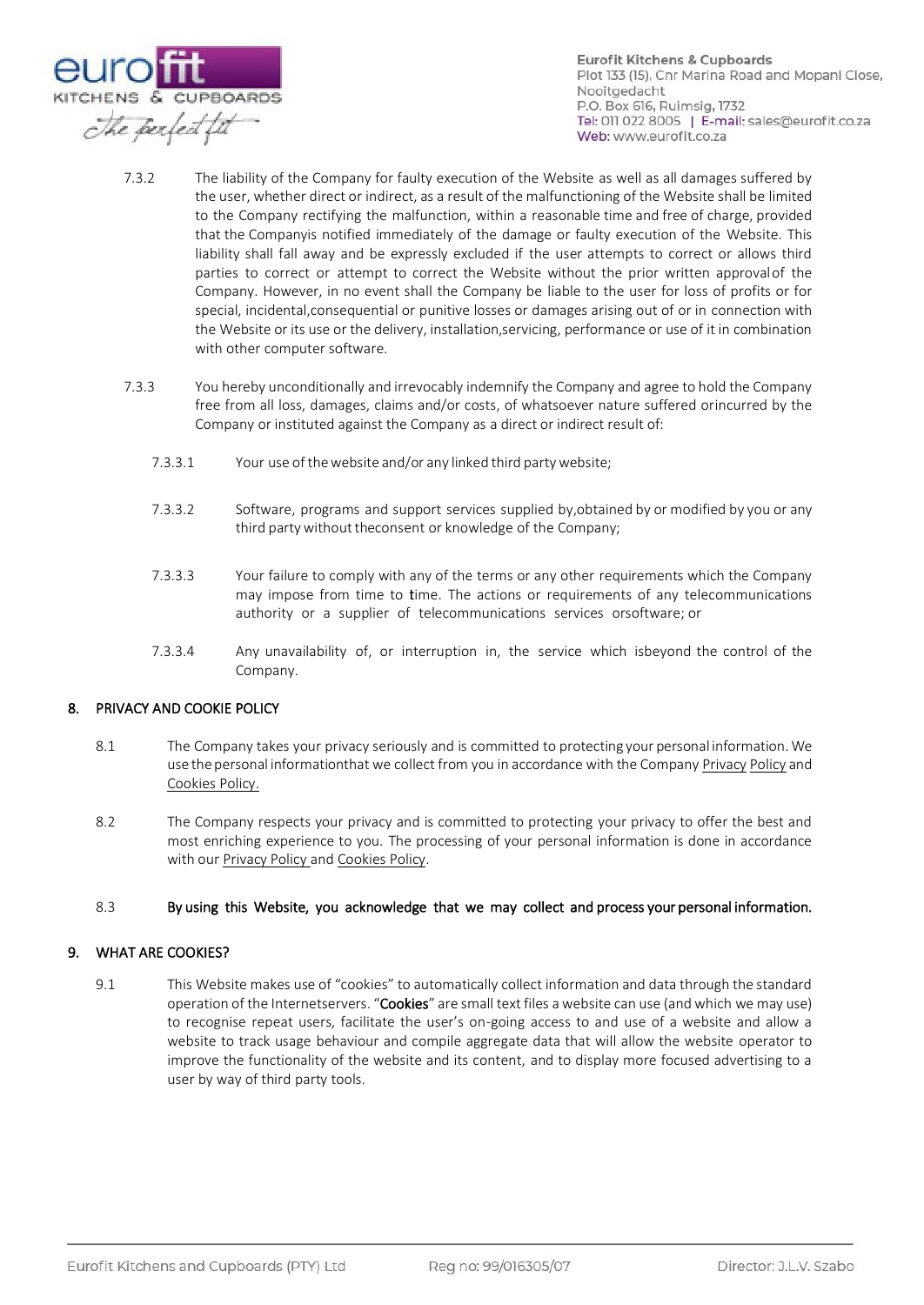

9.2 The type of information collected by cookies is not used to personallyidentify you. If you do not want information collected through the use of cookies, there is a simple procedure in most browsers that allows you to deny or accept the cookie feature. Please note that cookies may be necessary to provide you with certain features available on our Website, and thus if you disable the cookies on your browser you may not be able to use those features, and your access to ourWebsite will therefore be limited. For further detail see our Cookies Policy

#### 10. ELECTRONIC COMMUNICATIONS

When you visit the Website or send emails to us, you consent to receiving communications from us or any of our divisions, affiliates or partners electronically in accordance with our Privacy Policy as set out in clause 8above.

#### 11. COMPLIANCE WITH SECTION 43(1) OF ECTA

In compliance with Section 43(1) of the ECTA, the following is hereby recorded:

| <b>Full Name:</b>           | Eurofit Kitchens and Cupboards       |
|-----------------------------|--------------------------------------|
| <b>Registration Number:</b> | 1999/016305/07                       |
| <b>Physical Address:</b>    | The Gantry                           |
|                             | Corner Witkoppen and Straight Avenue |
|                             | West Wing, Eagle Creek Building      |
|                             | Fourways                             |
|                             | Johannesburg                         |
| Telephone Number:           | 011 022 8005                         |
| <b>Website Address:</b>     | https://eurofit.co.za/               |
| <b>Email Address:</b>       | ludi@eurofit.co.za                   |
| Name of Office Bearer:      | Ludi Szabo                           |
| <b>Registered At:</b>       | The Gantry                           |
|                             | Corner Witkoppen and Straight Avenue |
|                             | West Wing, Eagle Creek Building      |
|                             | Fourways                             |
|                             | Johannesburg                         |

#### 12. COMPLIANCE

You shall comply with all applicable laws, statutes, ordinances, andregulations pertaining to your use of and access to this Website.

#### 13. NOTICES

- 13.1 The Company choses as its *domicilium citandi et executandi* ("*Domicilium*") the address set out in clause 11 above for all purposes relating to these Terms and Conditions, including the giving of any notice and the serving of any process.
- 13.2 Except as explicitly stated otherwise, any notices shall be given byemail t[o ludi@eurofit.co.za](mailto:ludi@eurofit.co.za) the case of the Company) or to the e-mail address you have provided to the Company (in your case), or such other address that has been specified. Noticeshall be deemed given 48 (forty-eight) hours after an email is sent, unlessthe sending party is notified that the email address isinvalid.Alternatively, the Company may give you notice by registered mail, postage prepaid and return receipt requested, to the address which you